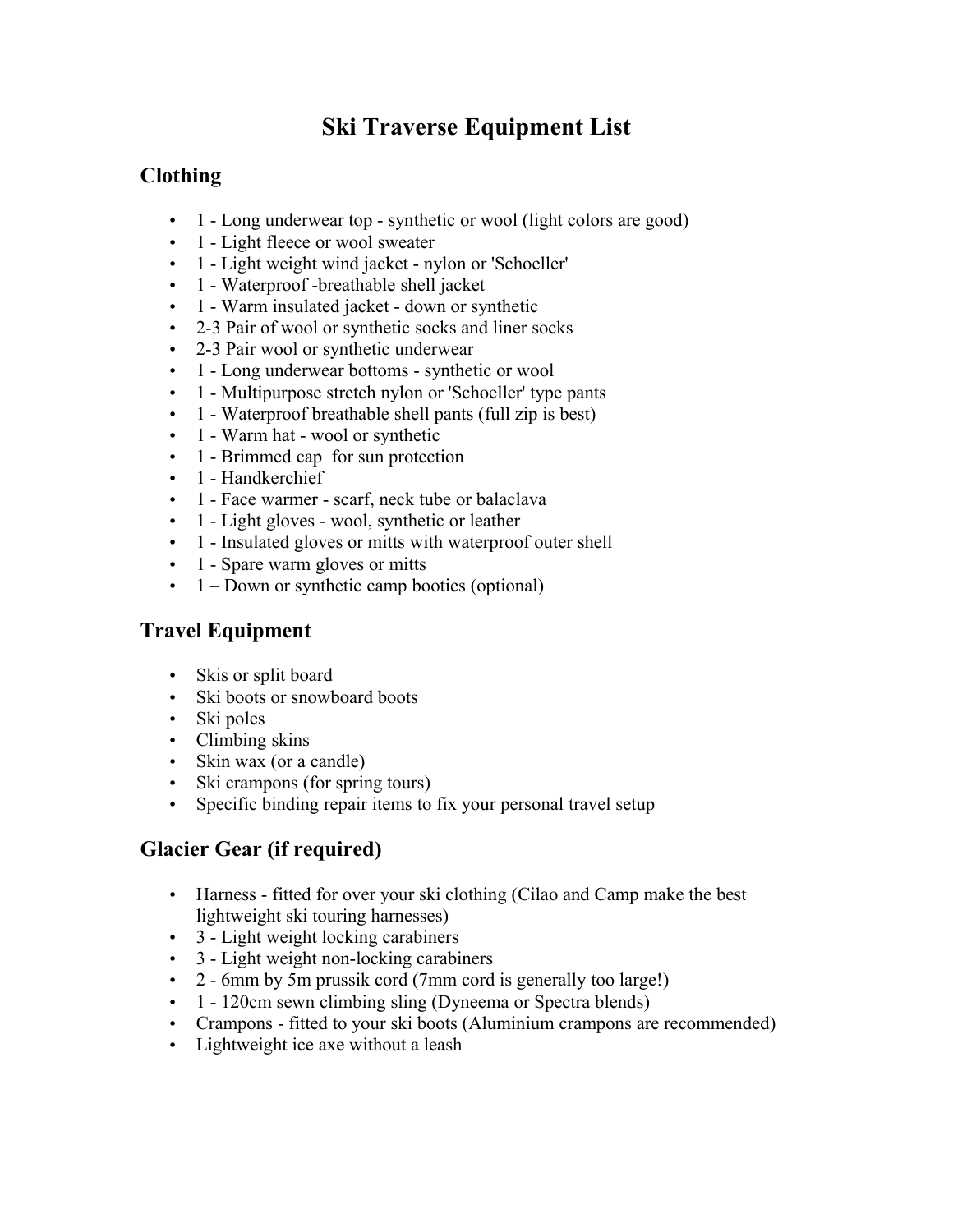#### **Snow Safety Equipment**

- Avalanche beacon with spare batteries
- Shovel
- Probe 2-3m in length

#### **Personal Equipment**

- Pack  $(60-80$  litres)
- Garbage bag to line your pack
- Sunglasses (Having both orange and dark lenses is a real benefit for uphill travel in all conditions)
- Goggles (orange lenses)
- Sunscreen (60 spf+) and lip cream (30 spf+)
- Head lamp with good batteries
- Insulated water bottle(s) 1.5-2L
- Lunch bag/container (optional)
- Personal blister kit and/or tape
- Pocket knife
- Camera (optional)
- Sleeping foamy (Ensolite 5-10mm)
- Sleeping pad (Inflatable style)
- Sleeping bag (-15 to -25'C rating)
- Plastic eating cup (500 to 750ml)
- Spoon
- Personal mug (optional)
- Hygiene kit "Wet Wipes", toothbrush, toothpaste, floss, hand lotion
- 1 roll of toilet paper and lighter in a Ziplock bag
- Pee bottle  $-1L$  (optional)
- Personal medications
- Lighter
- Personal liquor or treats
- Large stuff sac for carrying food